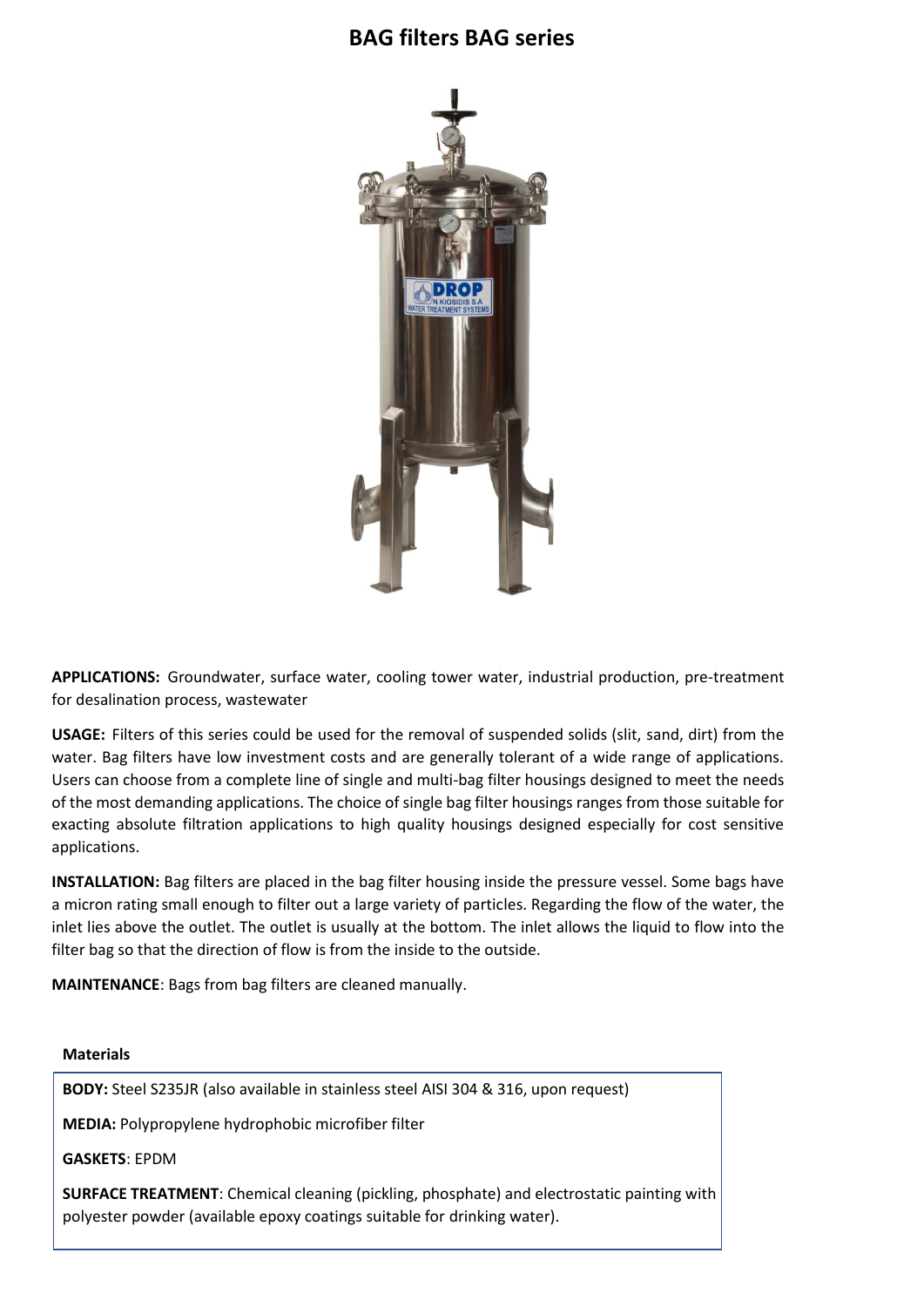| <b>CODE</b>                              | 05-25-050      | 05-25-030       | 05-25-040       | 05-25-200       |
|------------------------------------------|----------------|-----------------|-----------------|-----------------|
| <b>MODEL</b>                             | DN50, inox 304 | DN100, inox 304 | DN150, inox 304 | DN200, inox 304 |
| <b>NUMBER OF BAGS</b>                    | $\mathbf{1}$   | 3               | 6               | 8               |
| <b>NOMINAL FLOW <math>(m^3/h)</math></b> | 36             | 108             | 216             | 288             |
| <b>MAX PRESSURE (bar)</b>                | 10             | 10              | 10              | 10              |
| $A1$ (mm)                                | 940            | 200             | 700             | 750             |
| $A2$ (mm)                                | 600            |                 |                 |                 |
| $H$ (mm)                                 | 1149           | 1644            | 1530            | 1614            |
| $W$ (mm)                                 | 378            | 695             | 961             | 1124            |
| $L$ (mm)                                 | 500            | 120             | 230             | 315             |
| <b>WEIGHT (kg)</b>                       | 65.0           | 120.0           | 230.0           | 315.0           |











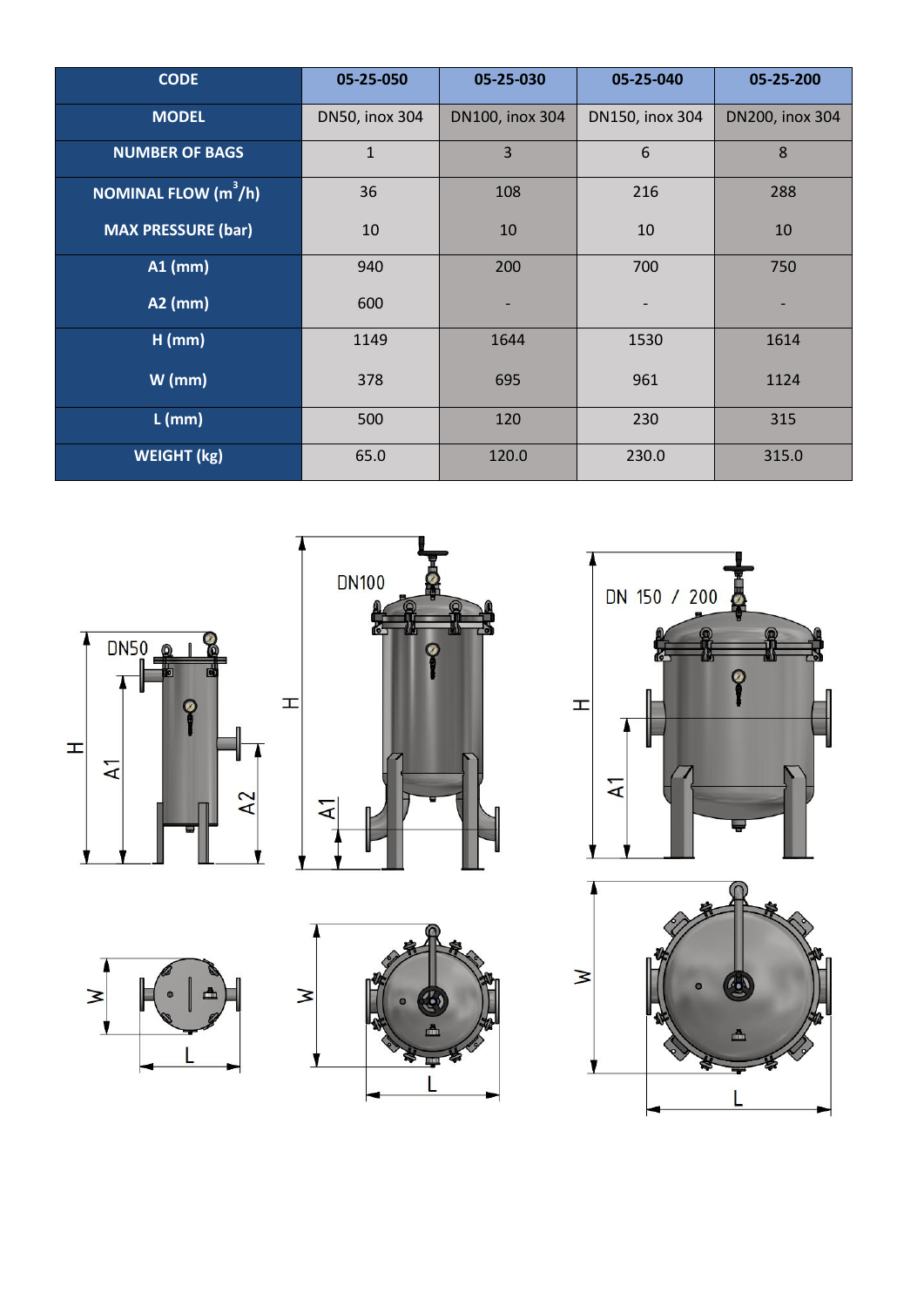**Part list 05-25-050**

| <b>ITEM</b>    | <b>QTY</b>     | <b>PART NUMBER</b> | <b>TITLE</b>                                 |
|----------------|----------------|--------------------|----------------------------------------------|
| $\mathbf{1}$   | $\mathbf{1}$   | 02-00-851          | Filter housing BAG 2"                        |
| $\overline{2}$ | 8              | 02-13-045          | Retaining ring for shaft DIN 471-16          |
| 3              | $\overline{4}$ | 00-03-303-01       | Pin d16 inox                                 |
| 4              | $\overline{4}$ | 02-10-186          | Eye bolt M16X120 inox                        |
| 5              | $\overline{4}$ | 02-10-260          | Washer M16 inox 304                          |
| 6              | 4              | 02-10-187          | Eye nut M16 inox DIN582                      |
| $\overline{7}$ | $\mathbf{1}$   | 02-02-090          | O-ring d.6                                   |
| 8              | $\mathbf{1}$   | 02-03-016          | Filter cartridge BAG 2"                      |
| 9              | $\mathbf{1}$   | 02-02-533          | Filter bag gasket                            |
| 10             | $\mathbf{1}$   | 02-02-534          | Polyacetal adaptor                           |
| 11             | $\mathbf{1}$   | 02-02-535          | Retaining ring bag filter                    |
| 12             | $\overline{2}$ | 02-10-124          | Hexagon Socket Head Cap Screw M8X16 inox 304 |
| 13             | $\mathbf{1}$   | 02-01-105          | Lid for BAG filter 2"                        |
| 14             | $\overline{2}$ | 02-05-042          | Nipple ¼"                                    |
| 15             | $\overline{2}$ | 02-04-004          | Ball valve ¼" F-F                            |
| 16             | $\overline{2}$ | 06-02-007          | Glycerin pressure gauge 0-16 bar inox        |
| 17             | $\mathbf{1}$   | 02-16-001          | Plug $\frac{1}{2}$ "TM (PE)                  |
| 18             | $\mathbf{1}$   | 02-05-026          | Elbow ¼ "TM-TF                               |
| 19             | $\mathbf{1}$   | 02-05-342          | Plug 1" TM (PE)                              |

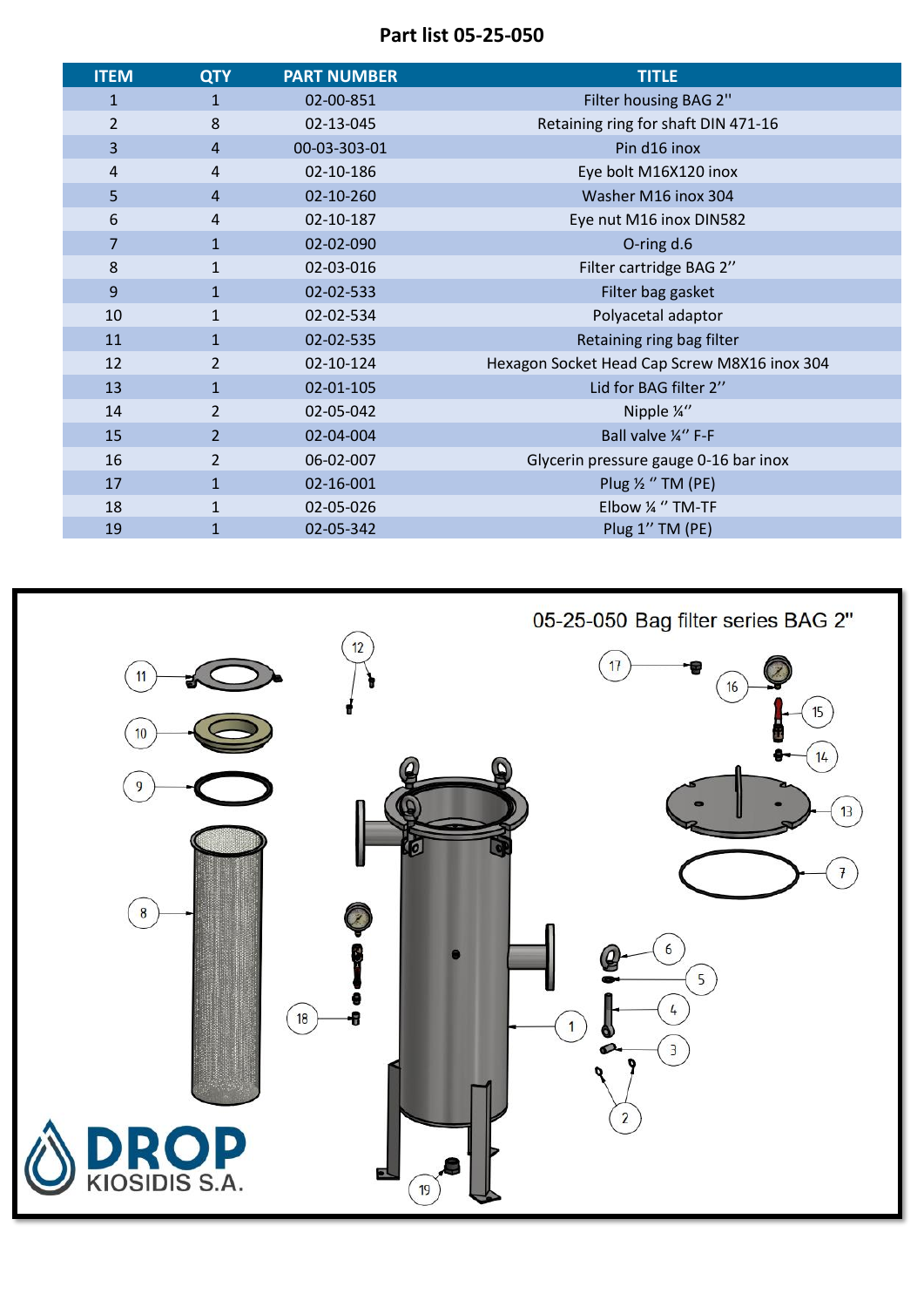**Part list 05-25-030**

| <b>ITEM</b>    | <b>QTY</b>     | <b>PART NUMBER</b> | <b>TITLE</b>                                 |
|----------------|----------------|--------------------|----------------------------------------------|
| $\mathbf{1}$   | $\mathbf{1}$   | 02-00-852          | Filter housing BAG 4"                        |
| $\overline{2}$ | 16             | 02-13-045          | Retaining ring for shaft DIN 471-16          |
| 3              | 8              | 00-03-303-01       | Pin d16 inox                                 |
| 4              | 8              | 02-10-186          | Eye bolt M16X120 inox                        |
| 5              | 8              | 02-10-260          | Washer M16 inox 304                          |
| 6              | 8              | 02-10-187          | Eye nut M16 inox DIN582                      |
| $\overline{7}$ | $\mathbf{1}$   | 02-02-074          | O-ring d.8                                   |
| 8              | 3              | 02-03-217          | Filter cartridge BAG 4"                      |
| 9              | 3              | 02-02-533          | Filter bag gasket                            |
| 10             | 3              | 02-02-534          | Polyacetal adaptor                           |
| 11             | 3              | 02-02-535          | Retaining ring bag filter                    |
| 12             | 6              | 02-10-124          | Hexagon Socket Head Cap Screw M8X16 inox 304 |
| 13             | $\mathbf{1}$   | 02-01-106          | Lid for BAG filter 4"                        |
| 14             | $\overline{2}$ | 02-05-042          | Nipple ¼"                                    |
| 15             | $\overline{2}$ | 02-04-004          | Ball valve ¼" F-F                            |
| 16             | $\overline{2}$ | 06-02-007          | Glycerin pressure gauge 0-16 bar inox        |
| 17             | $\mathbf{1}$   | 02-16-001          | Plug $\frac{1}{2}$ "TM (PE)                  |
| 18             | $\mathbf{1}$   | 02-05-026          | Elbow % "TM-TF                               |
| 19             | $\mathbf{1}$   | 02-10-381          | Rotating wheel                               |
| 20             | $\overline{2}$ | 02-05-353          | Plug 1/2" galvanized TM (PE)                 |

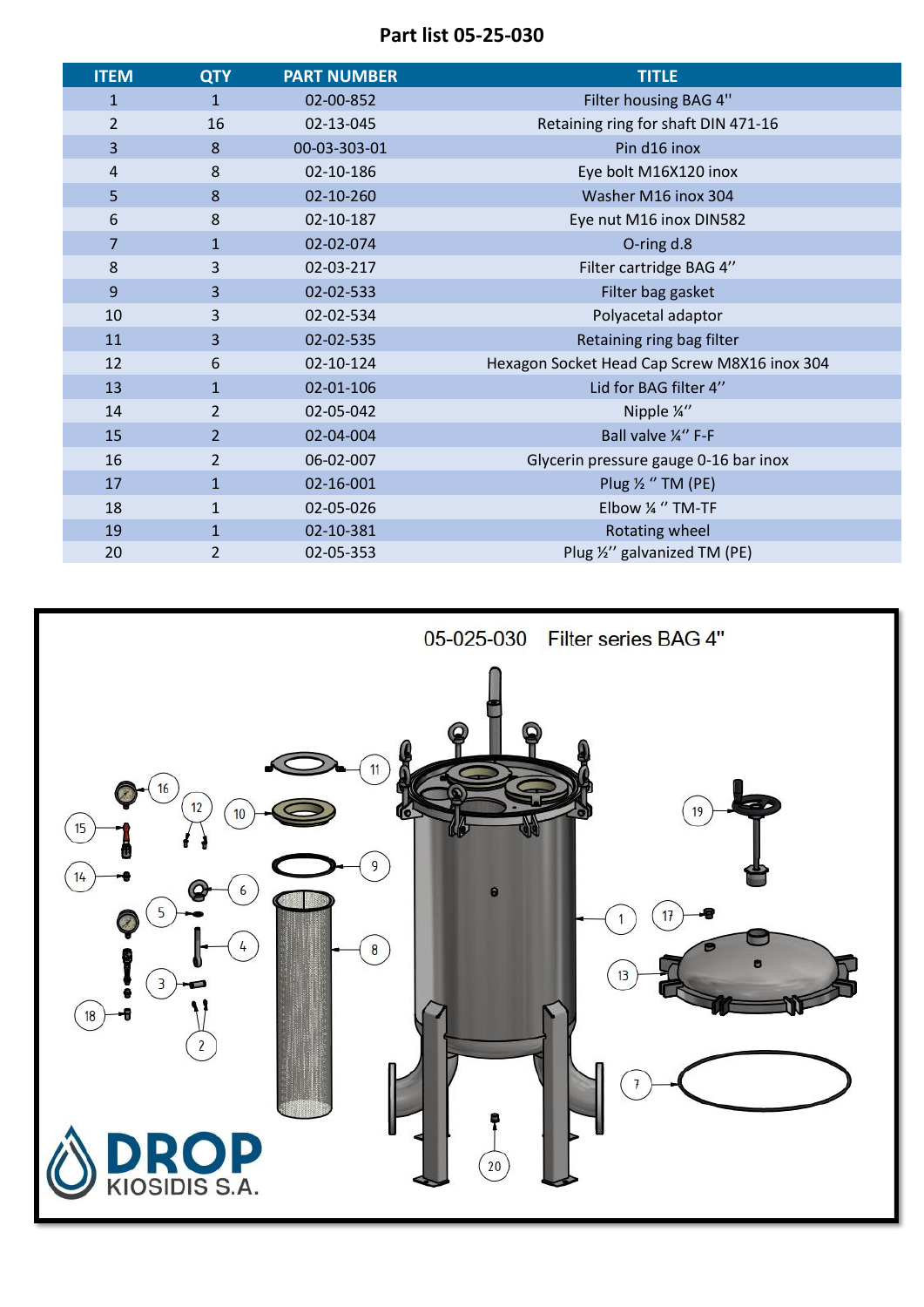**Part list 05-25-040**

| <b>ITEM</b>    | <b>QTY</b>     | <b>PART NUMBER</b> | <b>TITLE</b>                                 |
|----------------|----------------|--------------------|----------------------------------------------|
| $\mathbf{1}$   | $\mathbf{1}$   | 02-00-853          | Filter housing BAG 6"                        |
| $\overline{2}$ | 16             | 02-13-045          | Retaining ring for shaft DIN 471-16          |
| 3              | 8              | 00-03-303-01       | Pin d16 inox                                 |
| 4              | 8              | 02-10-186          | Eye bolt M16X120 inox                        |
| 5              | 8              | 02-10-260          | Washer M16 inox 304                          |
| 6              | 8              | 02-10-187          | Eye nut M16 inox DIN582                      |
| $\overline{7}$ | $\mathbf{1}$   | 02-02-099          | O-ring d.10                                  |
| 8              | 6              | 02-03-218          | Filter cartridge BAG 6"                      |
| 9              | 6              | 02-02-533          | Filter bag gasket                            |
| 10             | 6              | 02-02-534          | Polyacetal adaptor                           |
| 11             | 6              | 02-02-535          | Retaining ring bag filter                    |
| 12             | 12             | 02-10-124          | Hexagon Socket Head Cap Screw M8X16 inox 304 |
| 13             | $\mathbf{1}$   | 02-01-107          | Lid for BAG filter 6"                        |
| 14             | $\overline{2}$ | 02-05-042          | Nipple ¼"                                    |
| 15             | $\overline{2}$ | 02-04-004          | Ball valve ¼" F-F                            |
| 16             | $\overline{2}$ | 06-02-007          | Glycerin pressure gauge 0-16 bar inox        |
| 17             | $\mathbf{1}$   | 02-16-001          | Plug $\frac{1}{2}$ "TM (PE)                  |
| 18             | $\mathbf{1}$   | 02-05-026          | Elbow 1/4 " TM-TF                            |
| 19             | $\mathbf{1}$   | 02-10-381          | Rotating wheel                               |
| 20             | $\overline{2}$ | 02-05-357          | Plug 2" galvanized TM (PE)                   |